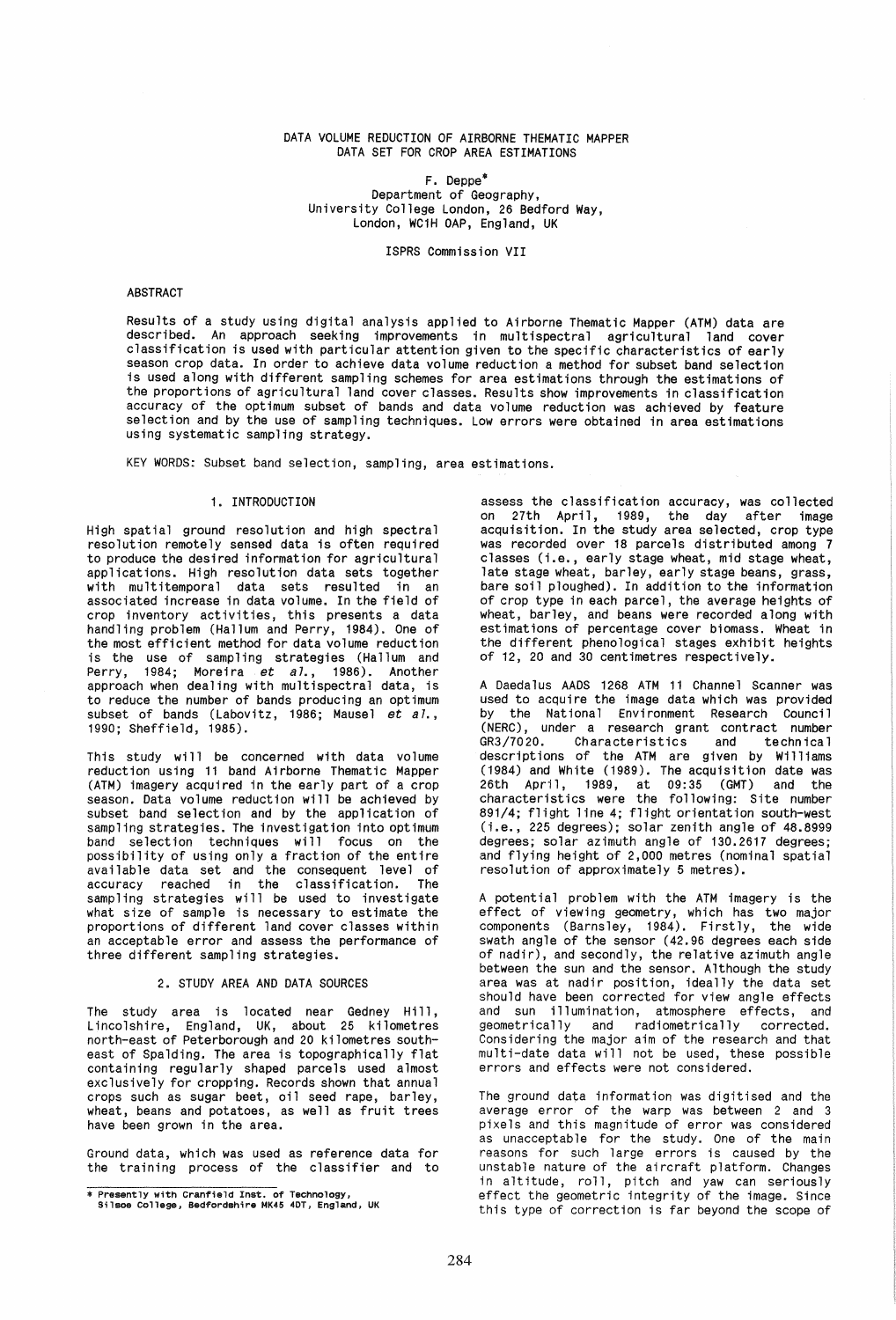this study and in order to overcome the problem, it was decided to digitise the ground data using the imagery itself. Problems emerging from the use of less stable platforms and the steps involved in geometric corrections of ATM imagery can be found in Devereux *et a7. (1989).* 

## 3. SUBSET BAND SELECTION

An optimum subset of 3 bands from the original 11 band ATM multippectral data set was selected in the use of a limited number of bands will reduce the data volume and therefore, reduce the data to be processed. There has been a great deal of attention paid to the selection of band subset during the mid 80's and it is still the subject of several studies. Sheffield (1985) considered the fact that the human eye uses three primary colours, and consequently the number of bands in a subset should be equal to three. Such a band combination provides colour composites images ideal for visual interpretation.

Regarding the acquisition of information and thematic maps, Labovitz (1986) raised the question: 'How good are remote sensing spectral bands as surrogate measures of ground attributes, e.g., biomass mapping, crop inventorying, and lithologic mapping?'. It was stated that in order to answer<br>this question, the investigator should include selection of bands in the process of classification. Similarly, a question has been raised by Shen and Badhward (1986): 'How well can the classes be separated by observing the values of some feature vectors for a set of samples?'. The some reature vectors for a set or samples: The<br>former question identifies the need to define an<br>optimum sub-set of bands, while the latter necessitates a measure which allows the quantification of the amount of information.

The amount of information content in a multispectral data set can be expressed in terms of the separability of the classes within a multidimensional feature space. This can be evaluated using a measure of statistical separability between bands. Swain (1978) illustrates the statistical separability in relation to the probability of error. Errors are proportional to the overlap region in feature space and the area of this region changes according to a defined 'normalise distance between the means', i.e., the absolute value of the difference between the means divided by the sum of the standard deviation. This distance is referred to a statistical separability measure. There are several methods for the calculation of the separability between bands (Mausel *et aT.,* 1990; Shen and Badhwar, 1986; Shearn, 1986) . Transformed divergence analysis was used by Toll (1984) to assess and investigate land cover discrimination using the best sub sets of two and three bands. Several conclusions were drawn concerning the elimination of specific bands to improve classification accuracy and reduce cost of processing. Mausel et *aT.* (1990), investigated the performance of four different methods of separability plus eigenvalue and eigenvector analysis used in agricultural applications to determine which would best identify a sub set of four channels. The J-M Distance and Transform Divergence separability methods showed the best results over the Bahattacharyya Distance and Divergence. However, it was concluded that the original number of channels, the number and nature of classes involved, and the method used can all have effect upon the results.

With the aim of selecting a sub set of three bands from the seven bands of Landsat Thematic Mapper, Sheffield (1985) used a method which provides a<br>single preferred choice of a subset. The three band subset which is defined to contain most of the variance, is selected from the largest diagonal elements from the variance - covariance matrix. One problem that remains is the appropriate assignment of colours to the bands. The above study has shown that the natural colour combination (band 1,2,3) and the standard false colour composite (band 2,3,4), are low in the ranking of best band combination. This was claimed to be the result of high band correlations. Several of the methods to<br>determine the statistical separability are determine the statistical separability are multivariate while others consider each band independently. Most of the multivariate methods consider pairwise divergence which increases the computation. Fisher criteria lies in the latter category (McMorrow, 1985) and does not take into account any inter-band correlation.

## 3.1. Method Adopted for Subset Band Selection

In consideration to the fact that one of the aims of the project is to reduce processing time, Fisher criteria was chosen as an appropriate method for the calculation of statistical separability, and hence for the optimum band selection. Furthermore, the decision was also based on the following factors: (1) the calculation involved in the method is simple and uses basic statistics, (2) computer time required is minimal, (3) previous applications have shown good results. As mentioned above, the method chosen does not consider the inter band-<br>correlation. To overcome this deficiency the use of a correlation matrix was adopted. Additionally, the utilisation of the knowledge of vegetation spectral responses in the range of the electromagnetic spectrum covered by the ATM bands was adopted. Toll (1985) concluded that the best spectral discriminations were obtained from the visible, near infrared, and middle infrared regions.

In summary, the selection of the optimum subset was<br>based on (a) Fisher criteria, (b) Correlation between bands, and (c) Knowledge of vegetation spectral responses in the ATM bands. To calculate the 'Fisher criteria values' for each of the 11 ATM bands, the following equations were implemented in<br>a Fortran program. The Fisher criteria method is based on the statistics of each class pair. It uses a measure of interclass distance, and as such estimates the effectiveness of a single band at separating the classes. Bands are then ranked in order of effectiveness. The method which is adapted from Siegel and Gillespie (1980) is calculated as:

$$
d_{ijk} = [(M_{ik} - M_{ik})^2 / (U_{ik} + U_{ik})]^{0.5}
$$
 (1)

Where d<sub>ijk</sub> is the distance separating class i from j<br>in band k, M<sub>ik</sub> and M<sub>ik</sub> are the (kth) means of each<br>class in band k, U<sub>jk</sub> and U<sub>jk</sub> are the variance of each<br>class in band k. The Fisher criteria values for the 11 bands (Table 1) was calculated with the following equation where m is the number of classes:

$$
D_k = \sum_{i=1}^{m-1} \sum_{j=i+1}^m d_{ijk} \qquad (2)
$$

Upon examination of the correlation matrix, the highly correlated bands can be spotted quite easily (Table 2), i.e., those with a value approaching 1.0. The high correlations between the visible bands are an example of this. In the near infrared, bands 6 and  $7$ , and bands  $7$  and  $8$  exhibit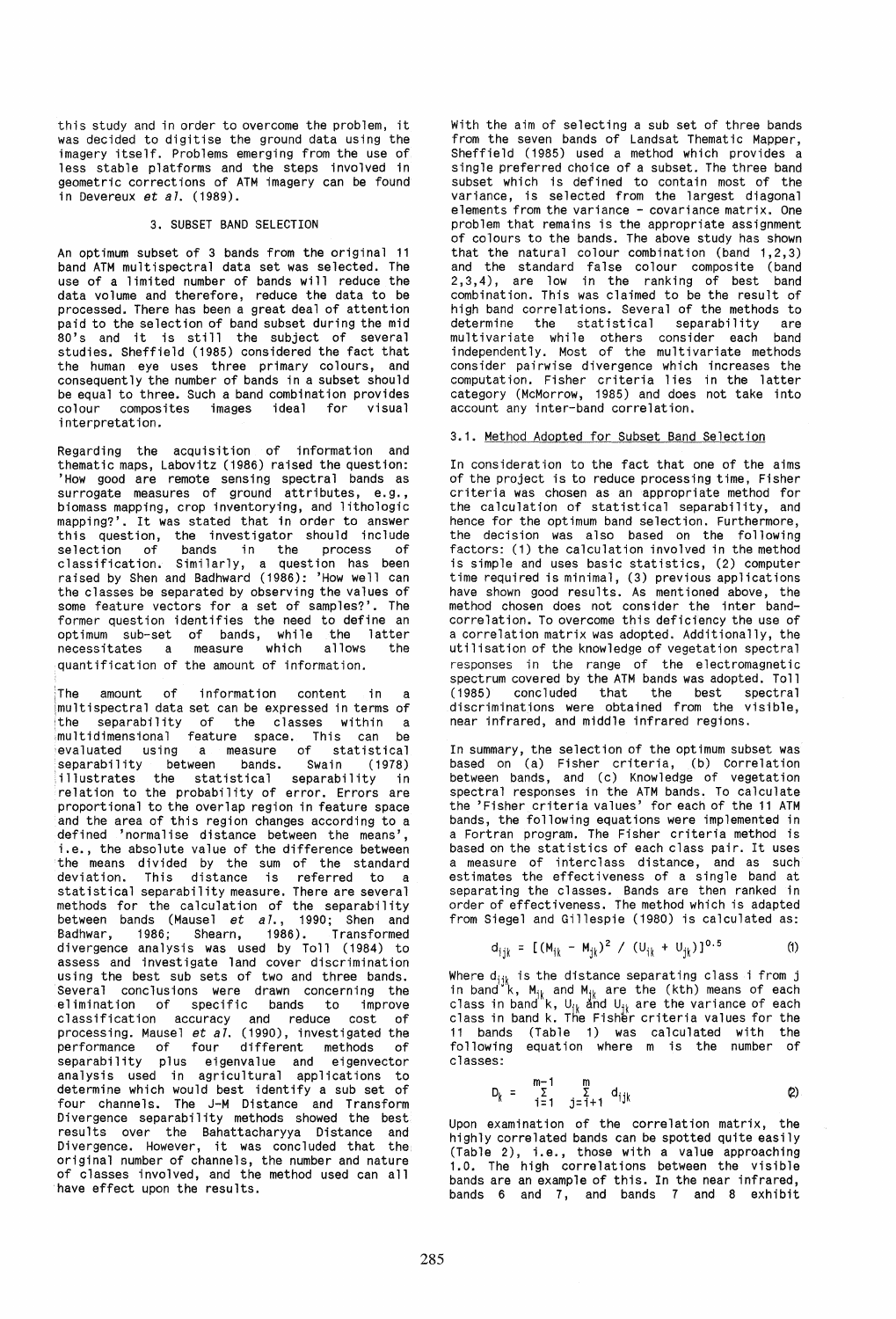correlations of, 0.940 and 0.955, respectively. Bands 6 and 8 also shown a high coefficient (0.817).

| Band<br>1<br>11081081014001                 |                                                                                                 |                                                                                            | Fisher Criteria<br>15.2139<br>38.2585<br>36.5790<br>45.5791<br>35.2813<br>136.2813<br>157.1967<br>154.9301<br>49.0035<br>$39.5124$<br>$75.6195$ |                                                                           |                                                     |                                                                 |                                                 |                                        |                         |                |       |  |
|---------------------------------------------|-------------------------------------------------------------------------------------------------|--------------------------------------------------------------------------------------------|-------------------------------------------------------------------------------------------------------------------------------------------------|---------------------------------------------------------------------------|-----------------------------------------------------|-----------------------------------------------------------------|-------------------------------------------------|----------------------------------------|-------------------------|----------------|-------|--|
| Table                                       |                                                                                                 | 1.                                                                                         | Values of the Fisher Criteria for the<br>ATM band<br>$\mathcal{I}$<br>tο<br>11                                                                  |                                                                           |                                                     |                                                                 |                                                 |                                        |                         |                |       |  |
| Bands                                       |                                                                                                 | $\mathfrak z$                                                                              | 3                                                                                                                                               | 4                                                                         | 5                                                   | 6                                                               | 7                                               | 8                                      | ŷ                       | 10             | 11    |  |
| 2<br>3<br>4<br>5<br>6<br>8<br>9<br>10<br>11 | 1.000<br>0.846<br>0.817<br>0.651<br>0.838<br>0.533<br>0.318<br>0.134<br>0.705<br>0.506<br>0.262 | 1.000<br>0.944<br>0.905<br>0.950<br>0.223<br>-0.030<br>$-0.170$<br>0.665<br>0.759<br>0.521 | 1.000<br>0.903<br>0.957<br>0.294<br>0.060<br>$-0.058$<br>0.730<br>0.749<br>0.478                                                                | 1.000<br>0.900<br>-0.041<br>-0.260<br>$-0.341$<br>0.592<br>0.800<br>0.626 | 1.000<br>0.299<br>0.036<br>-0.119<br>0.723<br>0.772 | 1.000<br>0.940<br>0.817<br>0.571<br>$-0.097$<br>$0.526 - 0.390$ | 1.000<br>0.955<br>0.440<br>$-0.250$<br>$-0.572$ | 1.000<br>0.391<br>$-0.279$<br>$-0.633$ | 1.000<br>0.667<br>0.268 | 1.000<br>0.714 | 1.000 |  |

#### Table 2. Correlation Matrix for the ATM Band 1 to 11

By examining Table 1 alone, the selection of an optimum subset is straight forward, i.e., bands 6, 7 and 8 due to their high Fisher Criteria values. However, the correlation matrix in Table 2, shows that the above subset should be rejected because of high correlation. Thus in order to achieve an optimum subset of bands, the methods have been combined with a knowledge of the spectral response of vegetation. Consequently, band 7 (near infrared), band 9 (middle infrared) and band 4 (visible) were selected as the optimum subset of bands.

## 4. DIGITAL CLASSIFICATION

A supervised minimum distance classifier was used for the digital classification. The decision rule of the method is computationally simple and spreadly used. Hixson et al. (1980), when comparing several classification methods, ranked the minimum distance algorithm as the least complex, and with respect to cost per square kilometre for classification (not including cost for developing training statistics), the most cost effective.

Training statistics were used based in more than one training area for each land cover class. Since ground data information was available from the area<br>to be classified and not from outside areas, contiguous pixels were adopted (Labovitz, 1986). The shape chosen for each area was a rectangle and each of them was displaced perpendicularly along the larger axis of the field. The number of pixels used for each class was accordingly Richards's (1986) recommendation. Two data sets were selected for classification, i.e., standard false colour composite (bands 7,5,3) and the subset selected by optimum band selection process (bands 7,9,4). The data sets were modified according to some preprocessing techniques such as masking and spatial filtering. Masking techniques were used in order to (a) eliminate unwanted areas surrounding the site, (b) to eliminate unwanted areas within the site and (c) to eliminate boundary pixels.

Spatial filtering techniques can be used to improve the accuracy of multispectral classifications and this is achieved by reducing the within class variance. However, a factor which should always be considered when using spatial filters, is the inclusion of boundary pixels within the filter. Many authors have dealt with the relationship between the type and size of spatial filters, image pixel size, type of land cover, and classification accuracy (Atkinson et al., 1985; Cushnie, 1987; Cushnie and Atkinson, 1985; Gong and Howarth, 1990; Harris, 1985). With particular reference to per-<br>point classification of fine spatial resolution point classification of fine spatial resolution<br>data, Cushnie and Atkinson (1985) suggested some<br>guidelines regarding the use of spatial filtering<br>as follows: (1) blurring or smoothing of the imagery is potentially useful for reducing the variability of the digital values within individual land cover units, (2) the smoothing operation should avoid blurring all forms of boundaries between different land cover units in every orientation and at any scale, (3) neither of these ope rat ions must take place at the expense of the other, i.e., the variability must be smoothed without removing or distorting the boundaries. Since the use of spatial filtering modifies the frequency and spatial distribution of boundary pixels, the filters were applied to reduce the within field variability and were not concerned with the proportions of boundary pixels and the like. Masking techniques were used to eliminate boundary pixels and pixels from unwanted areas (e.g., from farm houses and canals) within the site selected. Thus masking and spatial filtering techniques were always used together.

## 4.1. Classification Accuracy Assessment

In a general context, if remotely sensed data,<br>derived products and respective numerical data are to be applied by a user community, a methodology must be implemented for the assessment of classification. There are several methods which can be adopted and there is no simple, standardised, generally accepted methodology for determining classification accuracy. The classification accuracy assessment was carried out as a site specific procedure where the classified images were compared to the ground data information and the output of the comparisons were drawn in confusion matrices. A program was designed to enable the<br>selection of the sampling procedures (random and stratified random sampling), and the total number of pixels to be tested. Classification accuracy tests were performed on the classified images using five sample sizes, (i.e., 665, 1040, 1849, 4160, and 16641 pixels), corresponding to a confidence level of 99% and using random sample and stratified random sampling techniques. In terms of number of pixels, the sample sizes represent 0.25%, 0.40%, 0.70%, 1,60%, and 6.35% respectively of the total area (512 x 512 pixels).

## 4.2. Classification Results

Figure 1 and Figure 2 show the overall accuracy percentages for the two data sets using random sampling and stratified random sampling with different sample sizes. Additionally, Figure 3 and Figure 4 outline the per class accuracies including errors of omission and errors of commission. The errors of omission are the opposite of the overall accuracies, and errors of commission are related to the reliability, i.e., the lower its percentage the higher its reliability. Examination of the resultant overall accuracies (Figures 1 and 2) show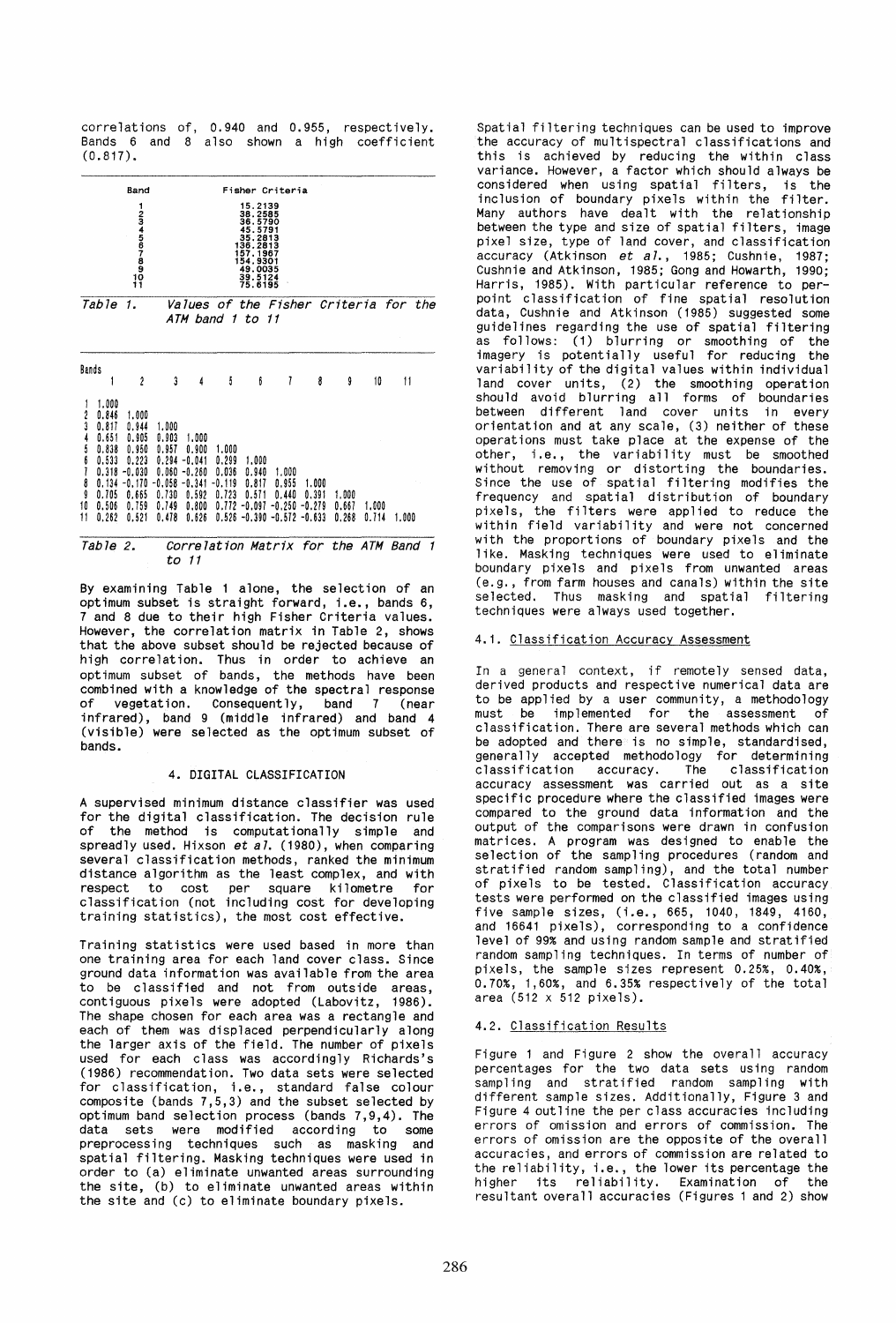that it is not possible to detect a common pattern as a result of the utilisation of different sample sizes.



Figure 1 Overall accuracies (%) in Band 7,5,3 and Band 7,9,4 using different sample sizes (random sampling)

However, better results are achieved with the use of the optimum subset, Bands 7,9,4. When using Bands 7,5,3 the overall accuracy range from 88.63% to 91.40%, and for Bands 7,9,4 from 90.53% to 93.45%. Also, there are similar factors in the tests. Firstly, the very similar accuracies when larger sample sizes were used, and secondly, slightly better accuracies when using stratified random sample.





Analyzing the results when using a sample size of 1848 pixels (264 per class) with stratified random sampling, greater overall accuracy is achieved using the optimum subset selected, Band 7,9,4, (i.e., 92.41%) rather than the standard false colour subset, Band 7,5,3, (i.e., 91.40%). Normally a sample size equal to 100 pixels per class is recommended (Hay, 1979), (see Figures 3 and 4). In the per class accuracies, the advantage of Band 7,9,4 is very clear. The per class accuracies increased in most of the classes with exception of class 1 and 3. Errors of commission drop dramatically in all the classes proving the reliability of using Band 7,9,4. This leads to the conclusion that the inclusion of a middle infrared band in the optimum sub set selected (i.e., band 9) contributed to class separability, particularly those classes with early stage crops where the

vegetation present has a high moisture content.





![](_page_3_Figure_10.jpeg)

![](_page_3_Figure_11.jpeg)

## 5. THE USE OF SAMPLING IN AGRICULTURAL CROP AREA ESTIMATION

Data volume reduction was successfully achieved by the selection of an optimum subset of bands, using the selection of an optimum subset of bands, using<br>a feature selection technique. This section is<br>concerned with the application of sampling techniques as a further mean of data volume reduction. The sampling techniques investigated include random sampling, systematic sampling and<br>stratified unaligned random sampling and will be evaluated in terms of area estimation.

Sampling is a technique commonly adopted in remote sensing projects. The required information can usually be adequately provided by a sample of the original data (Jolly, 1981), The Large Area Crop Inventory Experiment (LACIE) carried out in the mid 1970's is a well known project which used and<br>generated sampling methodology as part of its area estimation phase (Hixson et  $a1$ , 1981). Prior to the LACIE project, Bauer et  $a1$ . (1978) used a the LACIE project, Bauer *et al*. (1978) used a<br>sample of pixels from full-frame imagery in order to classify Landsat data. The pixel sampling approach demonstrated the capability of producing unbiased and precise results for area estimation. The AgRISTARS (Agriculture Resources Inventory Surveys Through Aerospace Remote Sensing) project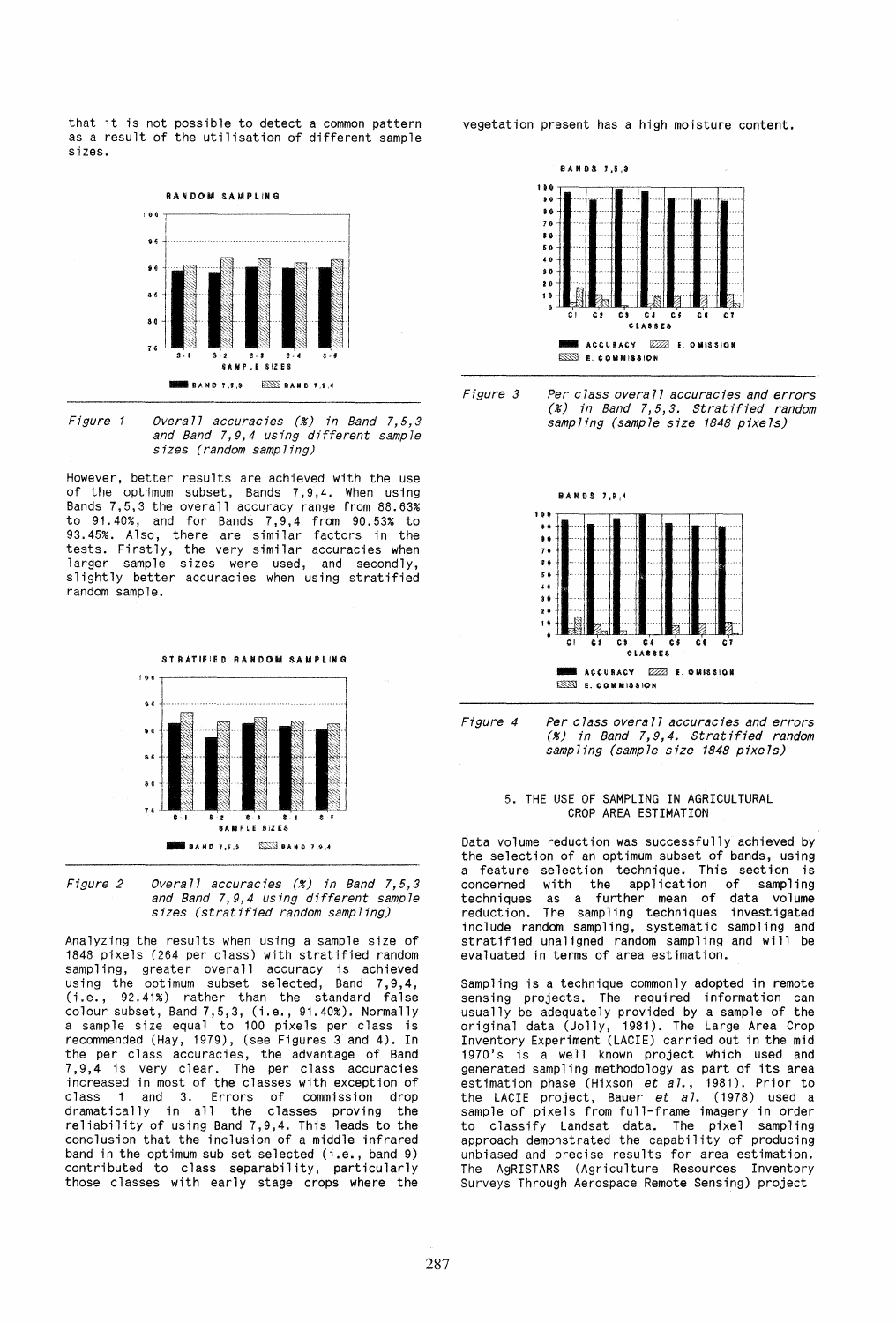which began in 1980 aimed to develop and test procedures using sample surveys of remotely-sensed data. It demonstrated the applicability of the sample survey approach to more than one crop (Hallum and Perry, 1984). Hixson *et a7.* (1981) used repetitive sampling with the intention to simulating alternative sampling strategies for full-frame classified images of 80 counties in Kansas USA. Evaluations were made concerning the costs of the sample approach and the precision attained. Results show that the most accurate estimates were obtained from pixel sampling. In the above studies, crop areal estimations were obtained using different sampling approaches. The common feature of each of these methods is the integral selection of a representative sample for further analysis. The motivations behind this are mainly high costs and the time-consuming nature of conventional processing. Several studies have demonstrated that the use of sampling is efficient for crop areal estimations, especially in applications where a complete survey is not economically feasible. Data volume reduction is implicit in all remote sensing projects which employ sampling strategies and procedures.

## 5.1 The application of sampling to classification

In this study, the parameter population was the ATM opt imum subset se lected, bands 7,9,4, 512 by 512 pixel size image and the sample unit was taken to be individual pixels. As remotely sensed data from a region or area is spatially autocorrelated, every measurement will contain some information about the neighbourhood of each pixel. The adoption of individual pixels will allow maximum spatial dependence and contribute to the minimisation of<br>the autocorrelation. Techniques including Techniques including semivariograms can be used to estimate the spatial autocorrelation (Curran and Williamson, 1986; Atkinson, 1987). The evaluation and use of sampling strategies will be determined by the proportions of the different land cover classes already classified. After the digital classification, the feature are related to the total number of pixels used in the classification. The result is the proportion of the land cover feature in the whole image. This approach is only used in order to facilitate the handling and computation of the data. The aim and principles of the whole sampling procedure adopted can easi ly be transferred to a situation where the classified image data is not available and the idea is that only those pixels included in the selected sample from the original data (i.e., in a non-classified image) will then be used in the digital classification. And so, a reduced volume of data would be used in the classification instead of the whole image.

## 5.2. Sample size

In order to determine the sample size, some basic elements have to be specified. A review of sampling theory is provided by Cochran (1977) and Davis (1986). In a sample, all categories of the entire population (sampled population)<br>representation (Cochran, 1977). One 1977). One method of evaluating whether a sample is a good estimator of the population is to use the sampling distribution parameter, which is the distribution of values that the sample mean can take from all the possible samples that could be drawn from the population. An unbiased sample can occur when the mean of the sampling distribution is equal to the mean of the population. Another parameter is the sampling variance (which should be as low as possible), and its equation is as follows:

$$
s^{2} = \frac{(x - u)^{2}}{(n - 1)}
$$
 (3)

Where  $s^2$  is the sampling variance, x is the mean of each sample, u is the population mean, and n is the sample size. In order to avoid this calculation for every sample, the sampling variance can be estimated from the population variance. When (N-n) / (N-1) approaches one, the equation becomes  $s^2 =$ <br> $Q^2/n$  (4), where  $s^2$  is the sampling variance,  $Q^2$  is the population variance. However, since the population variance is not known, it must be estimated from the variance of the sample. To determine the level of precision (or 'confidence limit') and the degree of certainty (or 'confidence level'), the standard error (s.e.) is used which is s.e. =  $Q/n^{0.5}$  (5). This may also be used as an alternative to sampling variance. The confidence limit then becomes;  $c = \frac{1}{2}(s.e.)$ , where c is the confidence level, z is the standard error unit for the desired confidence level. The first step in creating a sample size scheme is the calculation of the variance of the proportion:  $s^2 = P(1 - P)$  (6). P is the proportion of the population or class of interest and has values between 0 and 1. This value must be estimated, and in this case, is chosen to be different for each land cover class in order to<br>ensure that an adequate sample size is always used. The maximum value of variance is calculated when P is equal to 0.5. Variance decreases as P moves away from 0.5. The sample size is then calculated by the following equation (Curran and Williamson, 1986):

$$
n = \frac{(z - v)^2}{c^2}
$$
 (7)

Where n is the sample size, z is the standard error<br>unit for the confidence level chosen with n-1, v is the standard deviation for the proportion of the correctly classified pixels (P(1-P), and c is the confidence limit. Using the above equation and the number of sample sizes were determined to be used in the sampling procedure to estimate the proportions of the classes. The confidence level determines the probability that the estimate will lie within the confidence limit of the true proportions.

# 5.3. Estimation of the proportions of each land cover class

To estimate the proportions of each land cover<br>class the optimum subset of bands 7,9,4 was used as<br>input. The proportion for each land cover class was<br>calculated by dividing the number of points<br>selected in each class by t points selected. The error of this estimation is the result of the subtraction by the original proportion of the classified pixels in each land cover class. Finally, a weighted error was calculated by relating the percentage estimation classified image. The estimated errors were weighted in relation to the 'true' proportions according to the size of each land cover class in order to take into account the different size of each class. To illustrate this, using the extreme classes in relation to their sizes an estimated error of 1% in class two (Mid stage wheat), corresponds to 399 pixels. The same estimated error in class four (Grass), corresponds to 17 pixels. Furthermore, the weighted error expresses the accuracy of estimation attained by the sampling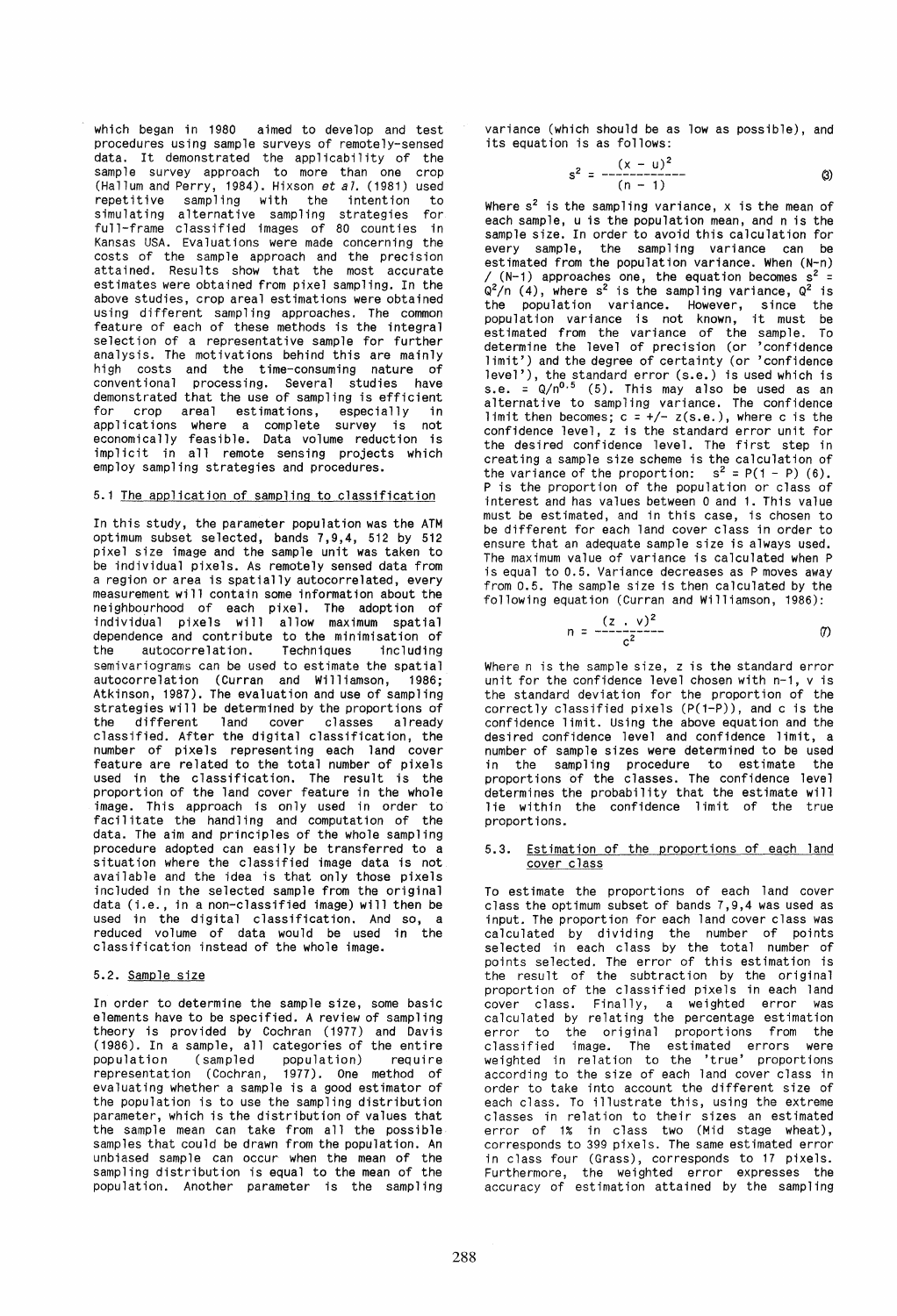procedure in relation to the original proportions (i.e., results form the classification of Bands 7,9,4). Different sampling strategies and different sample sizes were adopted and the outputs<br>(estimated proportions and estimated errors) were the result of an average as the computation was run automatically 10 times.

In order to evaluate the performance of each sampling strategy employed, results from three sample sizes were assembled in terms of the weighted errors obtained from all classes. The sample sizes were, 1040, 4160 and 16640 pixels; S-1, S-2 and S-3 respectively (Figures 5, 6 and 7). Furthermore, the 'true' proportions of each class, the estimated proportions and the related weighted errors are displayed in Figure 8.

## 5.4. Results

It was assumed that the sampling strategies gave an unbiased estimation of the 'true' proportions. It was not possible to obtain the variance of the sampled population, but only the average estimations (run 10 times). Therefore, an<br>evaluation using the confidence limits could not be evaluation using the confidence limits could not be<br>carried out. Nevertheless, the average estimated<br>errors were low for any sampling strategy and they reside very close to the confidence limit related to the sample sizes which were used. In Figures 5, 6 and 7, the weighted errors start from about zero and in the random sample strategy, reach 14%. The systematic sample gives the lowest errors with a maximum of approximately 3%, and in the stratified unaligned sample, about 5%. This can be explained by the characteristics involving the systematic sample where the sample points are distributed over the entire area, and thus avoiding the possibility of clustering. The latter has a relatively high chance of occurring with simple random sampling.

Results from the systematic sample and the stratified unaligned sample show small weighted errors when compared with random sample. It was clear that sample sizes are related to the resultant weighted error. Using the smallest sample size, weighted errors show a tendency to increase. The lowest errors are related to the biggest sample and a common pattern can be established which is presented in each land cover class; the smaller the sample size, the greater the errors and vice-versa. (The sample sizes in terms of percentage of the whole image represent 0.4%, 1.6% and 6.4%).

![](_page_5_Figure_5.jpeg)

Figure 5 Per class weighted errors (%) using different sample sizes (random sampling)

![](_page_5_Figure_7.jpeg)

![](_page_5_Figure_8.jpeg)

![](_page_5_Figure_9.jpeg)

Figure 7 Per class weighted errors (%) using different sample sizes (stratified unaligned sampling)

Better results were obtained from the use of systematic random sampling. When using a sample, size of 16641 pixels and systematic random sample (Figure 8), the mean absolute error stays around 1%. In relation to the size of the class, it can be observed that class four, which is the smallest, generally exhibits high errors.

![](_page_5_Figure_12.jpeg)

Figure 8 Per class 'true' proportion, estimated proportion and weighted errors (%) using systematic random sampling - 16641 pixels)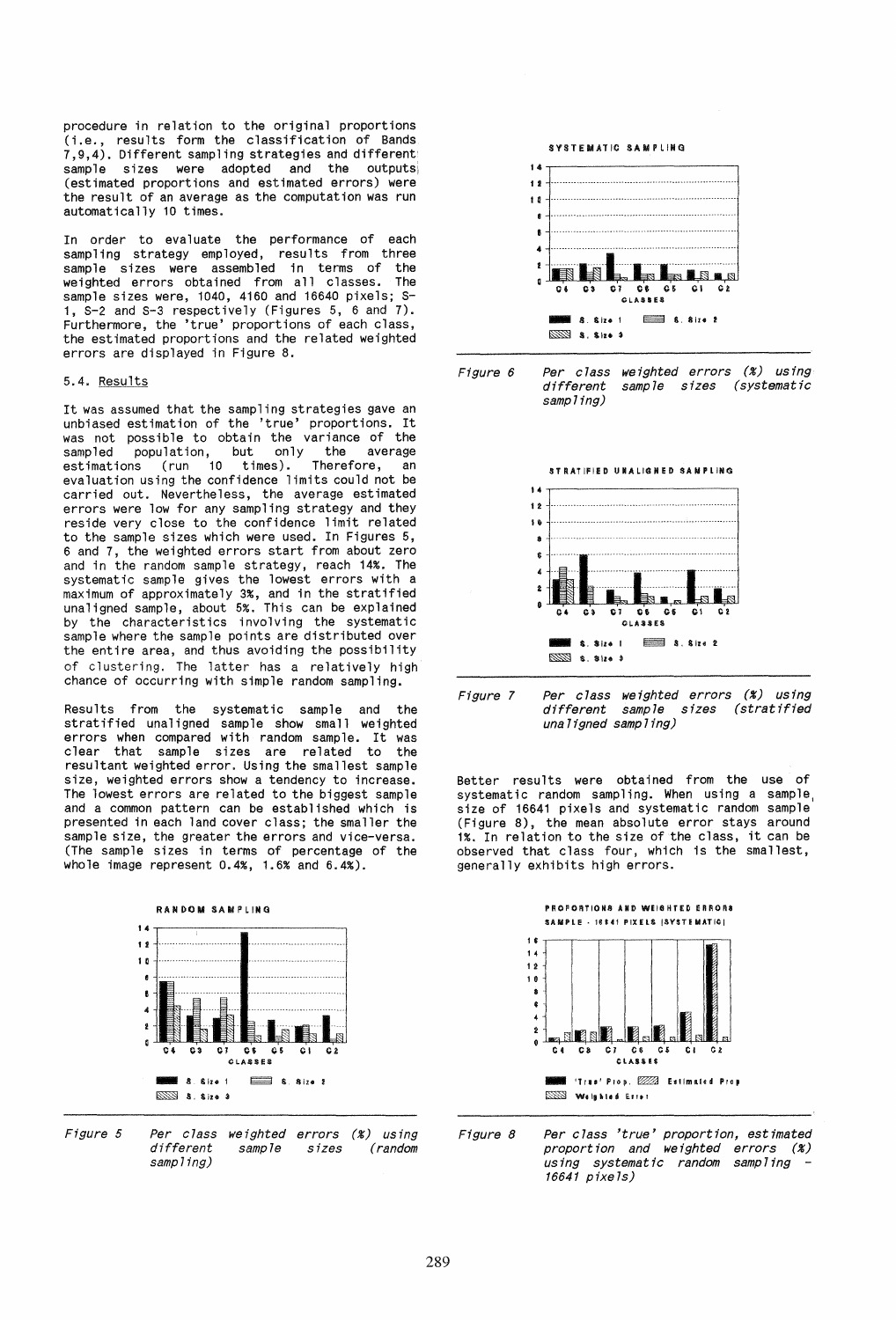## 6. CONCLUSIONS AND RECOMMENDATIONS

The procedure for feature selection which includes one band from each part of the electromagnetic spectrum will achieve improved results over the standard false colour composite. Results from the optimum subset band selection used (Fisher criteria), show high indices in bands from the visible, near-infrared, and middle-infrared. The comparison of the classified results from both<br>subsets, demonstrate the usefulness of using a nonempirical band selection method in early season<br>agricultural data. Addressing the relationship between sample size and the size of the land cover classes, the lowest errors are obtained from the largest classes. This is a general pattern for half of the classes (i.e., with the exception of classes 4, 3, 7, and 6). Therefore, there is a relationship between sample and size of the classes, and in order to define a sample size for data volume reduction, the above factor should be considered. It can be concluded that a sample size representing<br>6.4% of the data set will result in the lowest errors and this figure is suggested for this study. Nevertheless, an optimum sample size to be used in the classification of a raw image, could be the sum of specific samples for each of the land cover classes accordingly to their spatial size and autocorrelation characteristic.

## 7. ACKNOWLEDGMENTS

This study outlines on work carried out at the Remote Sensing Unit, Department of Geography, University College London. The author would like to thank Prof. J A Allan for his great guidance and also to Dr A Reid for her assistance. Finally, special thanks to Dr M Barnsley and Dr K Morris for their comments and for the provision of imagery and ground data.

## 8. REFERENCES

Atkinson, P., Cushine, J.L., Townshend, J.R.G. and Wilson, A., 1985. Improving Thematic Mapper land classification using filtered data. *International Journa7* of *Remote Sensing, 6(6):955-961.* 

Atkinson, P.M., 1987. The design of efficient<br>sampling schemes for remote sensing. In: sampling schemes for remote sensing. *Proceedings* of *the Annua 1 Conference* of *the Remote Sensing Society,* Nottingham, UK, pp. 334-342.

Barnsley, M., 1984. Effects of off-nadir view angles on the detected spectral response of<br>vegetation canopies. International Journal of vegetation canopies. *International Journal Remote Sensing, 5(4):715-728.* 

Bauer, M.E., Hixson, M.M., Davis, B.J. and Etheridge, J.B., 1978. Area estimation of crops by digital analysis of Landsat data. *Photogrammetry Engineering* & *Remote Sensing, 44(8):1033-1043.* 

Cochran, W.G., 1977. *Sampling Techniques.* John Wiley & Sons: New York.

Curran, P.J. and Williamson, H.D., 1986. Sample size for ground and remotely sensed data. *Remote Sensing* of *Environment, 20:31-41.* 

Cushine, J.L. and Atkinson, P., 1985. Effect of spatial filtering on scene noise and boundary detail on Thematic Mapper imagery. *Photogrammetry Engineering* & *Remote Sensing, 51(9):1483-1493.* 

Cushnie, J.L., 1987. The interactive effect of

spatial resolution and degree of internal<br>variability within land-cover types on variability.<br>classification accuracies. *International Journal of Remote Sensing, 8(1):15-29.* 

Davis, J.C., 1986. *Statistics and Data Ana7ysis in Geology.* John Wiley & Sons: New York.

Devereux, B.J., Fuller, R. M. and Roy, D.P., 1989. The geometric correction of Airborne Thematic Mapper imagery. *Proceedings* of *the NERC workshop on airborne remote sensing* 1989, Institute of Freshwater Ecology, Windermere, pp. 19-33.

Gong, P. and Howarth, P.J., 1990. The use of structural information for improving land-cover class i ficat ion accuracies at the rural-urban fringe. *Photogrammetry Engineering* & *Remote Sensing, 56(1):67-73.* 

Hallum, C.H. and Perry, C.R. Jr., 1984. Estimating Optimal Sampling Unit Sizes for Satellite Surveys. *Remote Sensing of Environment, 14:183-196.* 

Harris, R., 1985. Contextual classification postprocessing of Landsat data using a probabilistic relaxation model. *International Journa7 of Remote Sensing, 6(8):847-865.* 

Hay, A.M., 1979. Sampling design to test land use map accuracy. *Photogrammetry Engineering* & *Remote Sensing, 45(4):529-533.* 

Hixson, M., Scholl, D. and Fuhl, N., 1980. Evaluation of several schemes for classification of Remotely sensed data. *Photogrammetry Engineering & Remote Sensing, 46(12):1547-1553.* 

Hixson, M.M., Davis, B.J. and Bauer, M.E., 1981. Sampling Landsat classifications for crop area estimation. *Photogrammetry Engineering* & *Remote SenSing, 47(9):1343-1350.* 

Jolly, G.M., 1981. Sampling as a cost-reducing<br>tool. In: *Proceedings of an International Conference of Remote Sensing Society,* London, UK, pp. 43-48.

Labovitz, M.L., 1986. Issues arising from sampling designs and band selection in discriminating ground reference attributes using remotely sensed data. *Photogrammetry Engineering* & *Remote SenSing,*  52(2):201-211.

Mausel, P.W., Kramber, W.J. and Lee, J.K., 1990. Optimum band selection for supervised<br>classification of multispectral data. of multispectral data. *Photogrammetry Engineering* & *Remote Sensing,*  56(1):55-60.

McMorrow, J., 1985. The multi spectral classification of upland vegetation at simulated SPOT wavelengths and spatial resolution. Msc. thesis, University of London, unpublished.

Moreira, M.A., Chen, S. and Batista, G.T., 1986. Wheat-area estimation using digital Landsat MSS data and aerial photographs. *International Journa7*  of *Remote Sensing. 7(9):1109-1120.* 

Richards, J.A., 1986. *Remote Sensing Digita7 Image Ana7ysis.* Springer-Verlag Berlin Heidelberg, Germany.

Shearn, V.J., 1986. Data volume reduction<br>techniques for land cover classification. MSc. 1986. Data volume reduction